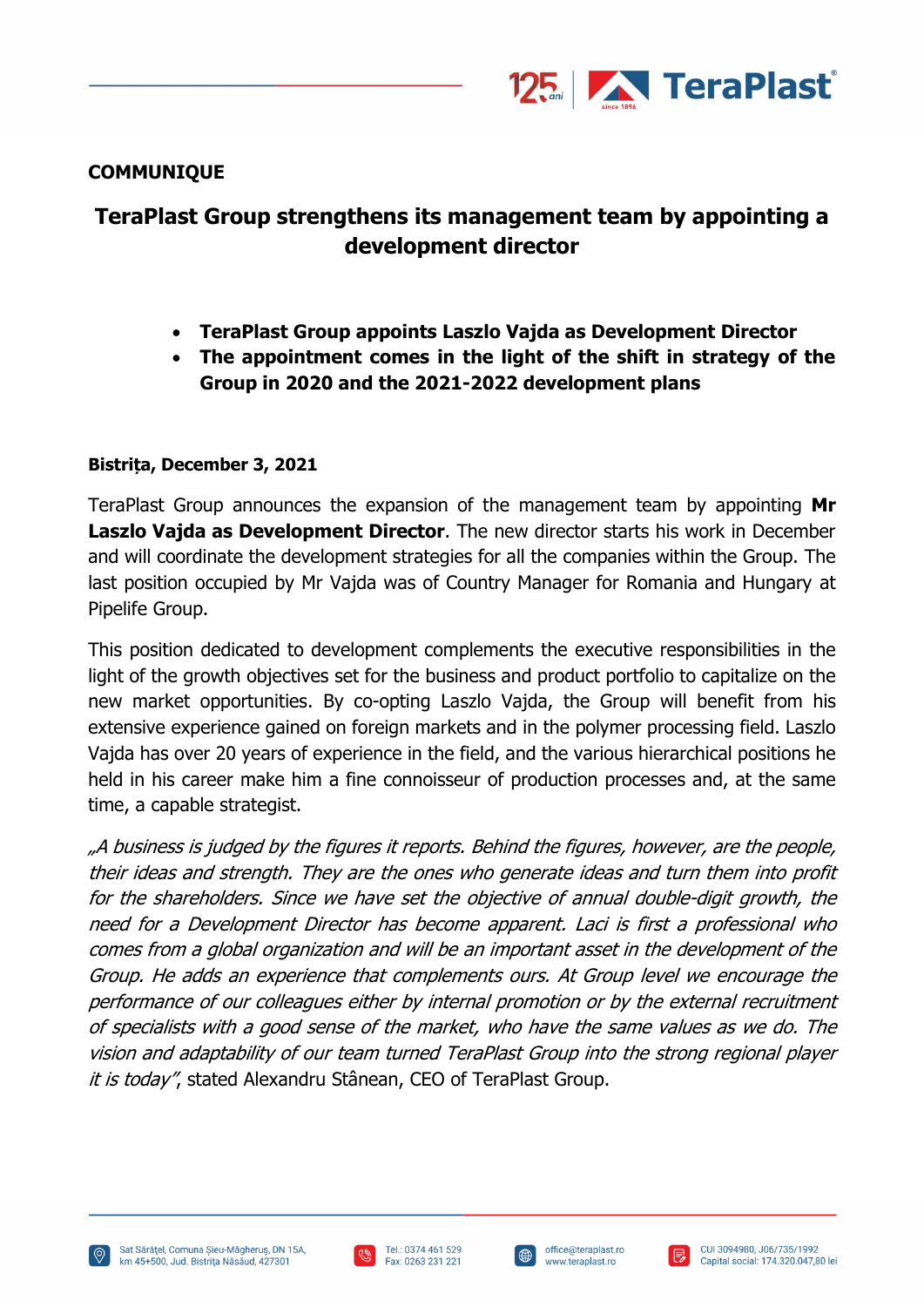

"As a player on this market for the last 15 years, I have watched TeraPlast's evolution, its sustainable growth and dynamism that have made the Group what it is today. To everyone in this industry and beyond, it represents a model of sustainable development and should be taken as an example!" stated Laszlo Vajda. "I fully share the philosophy that governs the organization and from this perspective the integration within the team is easy. Therefore, we are on the same page, we have harmonized perspectives, and this is the ideal starting point to work together in key areas on strategies that ensure the Group'<sup>s</sup> continuous evolution and improvement of the performance. We have a busy agenda; TeraPlast aims to be a model of sustainable development for Romania and not solely, and our strategy focuses on recycling, on the responsible use of resources and the integration of all the sustainable values within the business model: environment, social and governance" added Mr Vajda.

Laszlo Vajda joins the Group with 20 years of experience in polymer processing companies in many positions. Over time, he was responsible of production processes, overseeing investments, streamlining technical and production flows as well as product development and quality management. At the same time, he gained strategic experience from the position of general manager, coordinating in recent years the activity in Romania and Hungary of the Pipelife Group.

## **Recent events**

- TeraPlast Group reported, during the first nine months of this year, a turnover of RON 451 million and an EBITDA of RON 64,5 million, increasing by 46%, respectively 32% compared to the first nine months of 2020. In the same period, the net profit of the Group increased by 41%, up to RON 30,6 million in the first nine months of 2020.
- Out of the EUR 32 million investments the Group implements in 2021, EUR 20 million are channelled towards increasing by 50% the production capacity of the Installation business line to optimally accommodate the existing market opportunities.
- Starting this quarter the TeraBio Pack factory is operational, a EUR 12 million investment to produce OK Compost certified biodegradable packaging.
- The Group's strategy also includes sustainable development objectives. Starting 2018, TeraPlast holds an international patent to produce multi-layered PVC pipes with recycled core. Since 2021, the processing capacity of the recycling factory increases from 12.000 t/year to 31.000 t/year. At the same time, over 7.000 photovoltaic modules are installed on the halls of the Saratel Industrial Park, and the Group plans